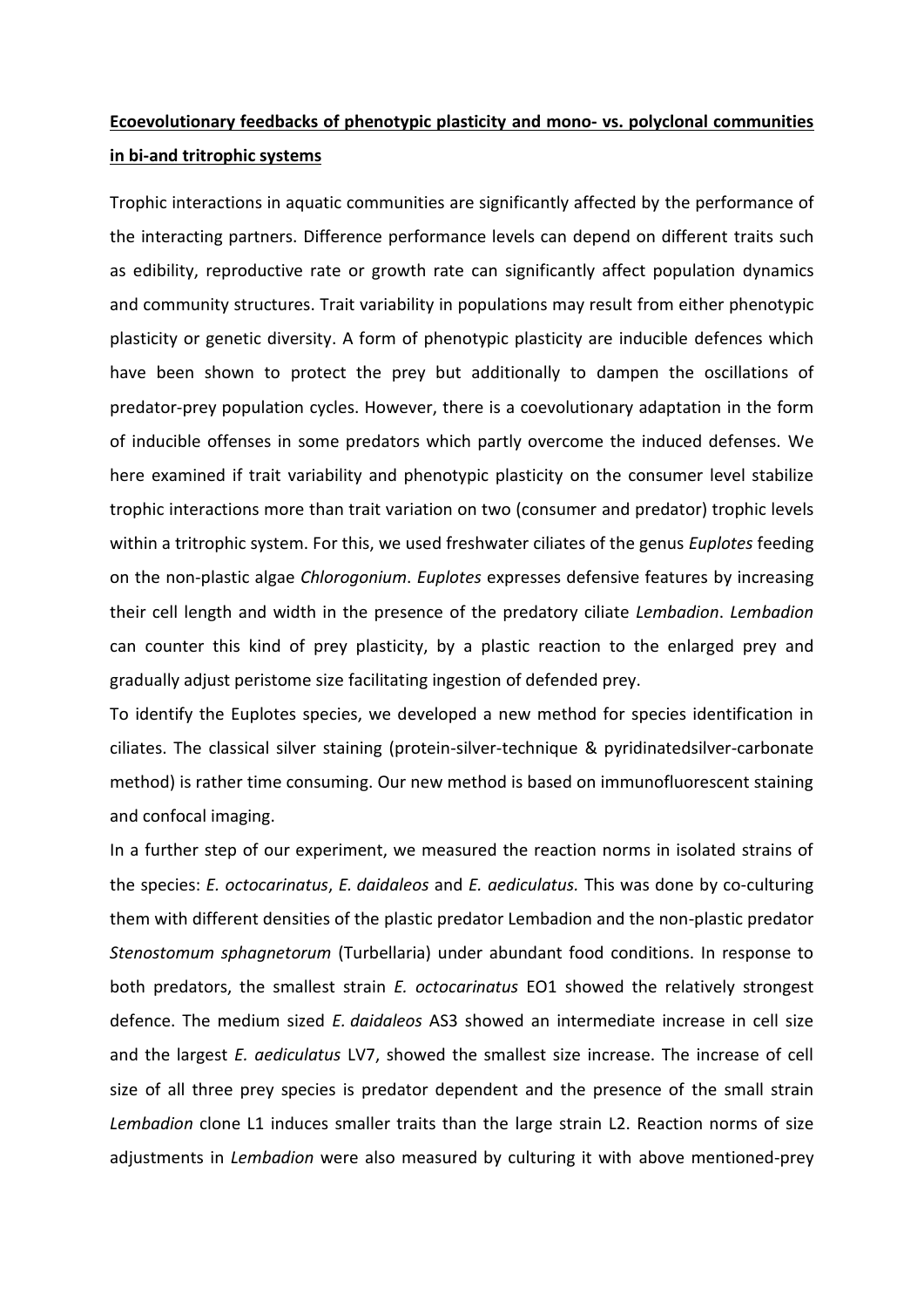that were selected due to size differences (*E. octocarinatus* (EO1) as small prey, *E. daidaleos*  (AS3) as medium prey and *E. aediculatus* (LV7) as large prey).

With this information, we performed monoclonal tritrophic long term experiments with the top predators *Lembadion spp.* (plastic) and *Stenostomum* (non-plastic), and the three different *Euplotes* species as differently sized prey. *Euplotes* was fed with the algae *Chlorogonium elongatum.* Over 50 days we measured the abundance of predator, prey and algae to study population dynamics. At the same time, we measured morphological traits for predator and prey. Population dynamics of *E. octocarinatus* (EO1 small) & E. *daidaleos* (AS3 medium) and the plastic predator *Lembadion* L1 showed predator prey oscillations with small amplitudes. When *Lembadion* L1 was co-cultured with *E. aediculatus* (LV7-large) it died out, as the induced size of *E. aediculatus* outgrows *Lembadion's* peristome thereby hampering food ingestion. When co-cultured with the larger and more plastic predator *Lembadion* L2, predator prey oscillations increased in amplitude. The small prey is heavily predated and defenses to not protect *Lembadion* L2 predation as population size is significantly reduced but, in our experiments, do not reach zero.

In comparison to the plastic predator *Lembadion* (clone L1 & L2) *Euplotes* species also defend against the non-plastic predator *Stenostomum*. Population dynamics of the small *Euplotes* species EO1 and AS3 show only weak oscillations. When provided with large size prey *E. aediculatus* LV7, *Stenostomum* apparently foraged stronger and LV7 almost died out.

We are now investigating the effect of prey's trait variability on population dynamics in polyclonal experiments. As species distinction and therefore population density determination is the limiting factor in these experiments, we implemented a faster molecular analytical method. By targeting a species-specific DNA sequence, we can quantity this unicellular organism's cell numbers using quantitative PCR in comparison to a given standard curve. These experiments are ongoing.

## **Publications**